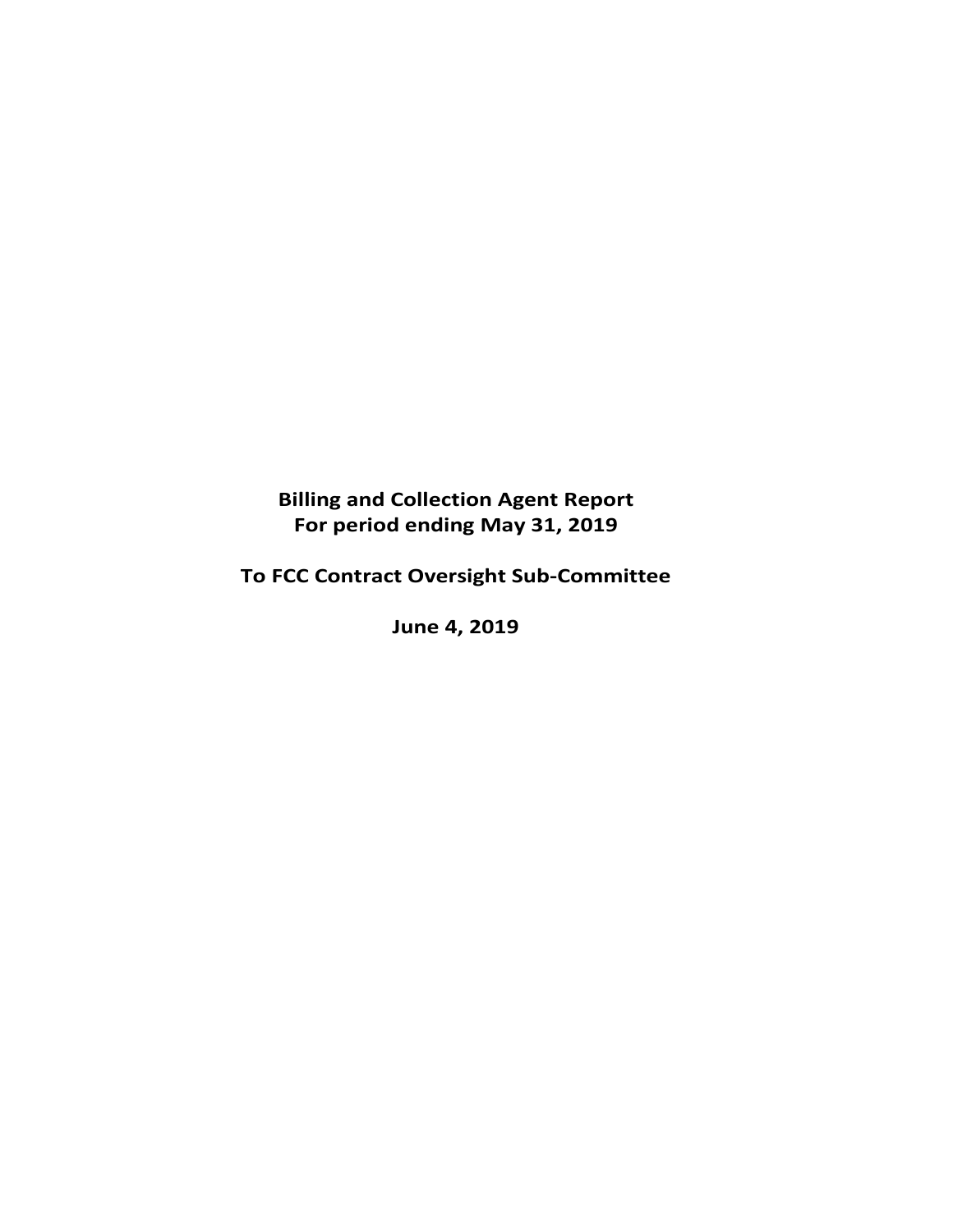# **NANPA FUND STATEMENT OF FINANCIAL POSITION May 31, 2019**

**Assets**

| Cash in bank                                     | \$       | 1,801,608  |
|--------------------------------------------------|----------|------------|
| Receivables                                      |          |            |
| Receivable from US Carriers                      | 76,645   |            |
| Receivable from Canada                           |          |            |
| Receivable from Caribbean countries              | 1,540    |            |
| Receivables forwarded to Treasury for collection | 71,106   |            |
| Receivable from US Treasury - see note below     | 44       |            |
| Allowance for uncollectible accounts             | (85,500) | 63,835     |
| <b>Total assets</b>                              |          | 1,865,443  |
| Less: Accrued liabilities                        |          |            |
| Welch LLP                                        | 28,400   |            |
| SOMOS                                            | 555,418  |            |
| Data Collection Agent - USAC                     | 6,500    | (590, 318) |
|                                                  |          |            |
| <b>Fund balance</b>                              |          | 1,275,125  |
|                                                  |          |            |

Amounts receivable from US Treasury are amounts Treasury has indicated have been collected from filers but the funds have not yet been disbursed to NANP.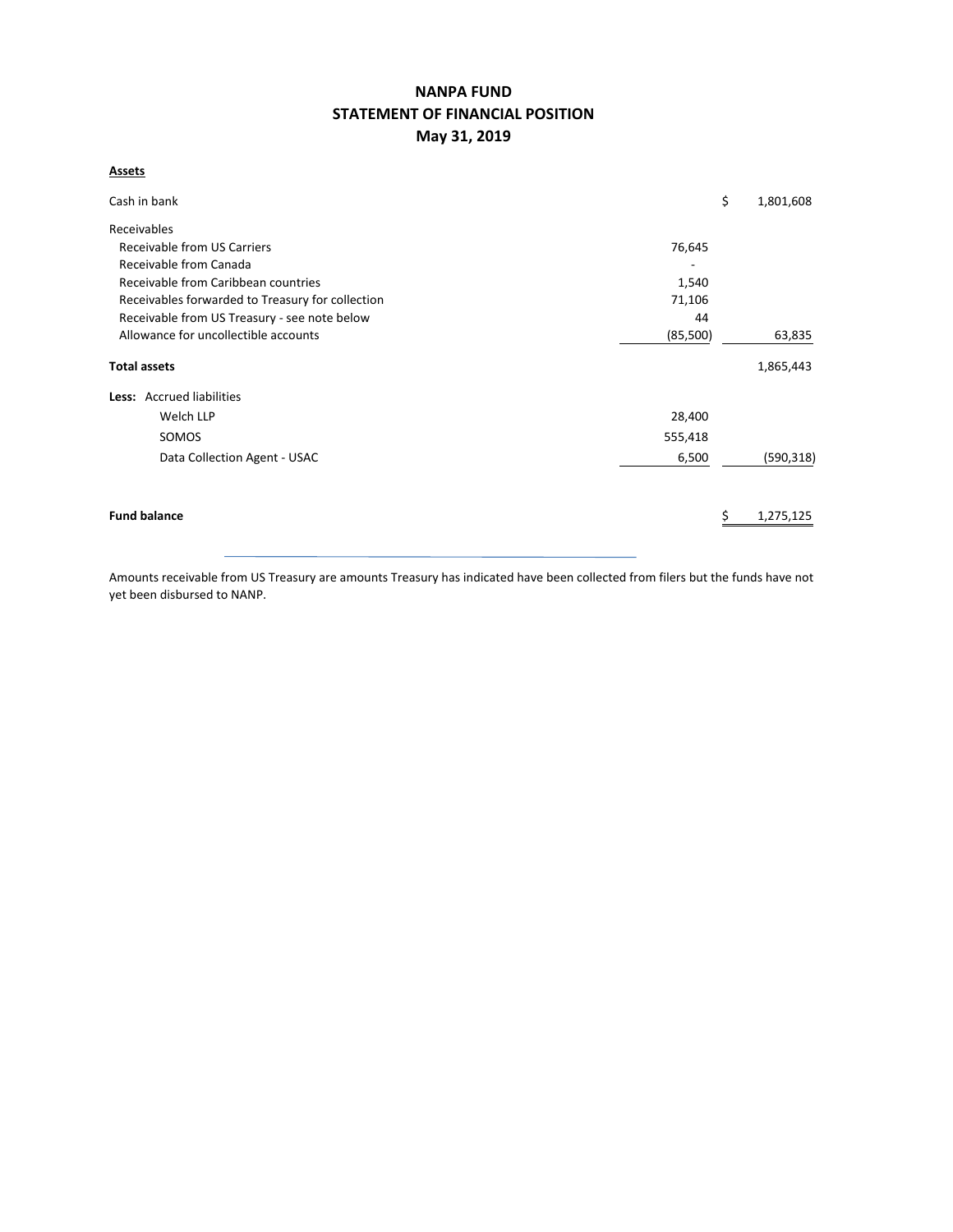#### **NANP FUND FORECASTED STATEMENT OF CHANGES IN FUND BALANCE BASED ON NO DEFERRAL OF SOMOS PAYMENTOCTOBER 2018 TO SEPTEMBER 2019**

|                                           |        | <b>Actual</b> |               |               |           |            |            |           |           |               | Forecasted    |            |             |               | <b>Variance between</b> |                        |
|-------------------------------------------|--------|---------------|---------------|---------------|-----------|------------|------------|-----------|-----------|---------------|---------------|------------|-------------|---------------|-------------------------|------------------------|
|                                           |        |               |               |               |           |            |            |           |           |               |               |            |             |               |                         | forecasted results and |
|                                           |        | Oct-18        | <b>Nov-18</b> | <b>Dec-18</b> | Jan-19    | Feb-19     | Mar-19     | Apr-19    | $May-19$  | <b>Jun-19</b> | <b>Jul-19</b> | Aug-19     | $Sep-19$    | <b>Total</b>  | <b>Budget</b>           | budget at Sept 30/19   |
| Revenue                                   |        |               |               |               |           |            |            |           |           |               |               |            |             |               |                         |                        |
| <b>International Contributions</b>        |        |               |               |               |           |            |            |           |           |               |               |            |             |               |                         |                        |
| Canada                                    | (1)    | 18,286        | 9,143         | 9,143         | 9,143     | 9,143      | 9,143      | 9,143     | 9,143     | 9,143         | 9,143         | 9,144      |             | 109,717       | 109,717                 |                        |
| Caribbean countries                       | (1)    | 23,036        | $\sim$        | $\sim$        | $\sim$    |            |            |           | . .       | $\sim$        |               |            | $\sim$      | 23,036        | 23,036                  |                        |
| <b>Total International Contributions</b>  |        | 41,322        | 9,143         | 9,143         | 9,143     | 9,143      | 9,143      | 9,143     | 9,143     | 9,143         | 9,143         | 9,144      | $\sim$      | 132,753       | 132,753                 |                        |
| Domestic Contributions - US carriers      | (1)    | 4,538,876     | 115,084       | 474,065       | 73,710    | 76,122     | 73,604     | 73,436    | 72,174    | 73,697        | 73,697        | 73,697     |             | 5,718,162     | 5,639,875               | 78,287                 |
| Late filing fees for Form 499A            | (2)    | (1,300)       | (400)         | 600           | 400       | 200        | $\sim$     | 100       | 900       | $\sim$        | $\sim$        | $\sim$     | 66,000      | 66,500        | 66,000                  | 500                    |
| Interest income                           | (3)    | 6,155         | 5,244         | 6,112         | 5,355     | 4,129      | 3,902      | 3,267     | 2,490     | 500           | 500           | 500        | 500         | 38,654        | 6,000                   | 32,654                 |
| <b>Total revenue</b>                      |        | 4,585,053     | 129,071       | 489,920       | 88,608    | 89,594     | 86,649     | 85,946    | 84,707    | 83,340        | 83,340        | 83,341     | 66,500      | 5,956,069     | 5,844,628               | 111,441                |
| <b>Expenses</b>                           |        |               |               |               |           |            |            |           |           |               |               |            |             |               |                         |                        |
| NANPA Administration - Somos              | (4)(a) | $\sim$        | 240,833       | 240,833       | 240,833   | 240,833    | 240,833    | 243,545   | 240,833   | 243,333       | 243,333       | 243,333    | 243,333     | 2,661,875     | 2,088,152               | (573, 723)             |
| NANPA Administration - Neustar            | (4)(b) | 187,332       |               |               |           |            |            |           |           |               |               |            |             | 187,332       | 189,832                 | 2,500                  |
| NANPA Administration - Neustar            | (4)(b) |               | 188,201       | 187,332       |           |            |            |           |           |               |               |            |             | 375,533       |                         | (375, 533)             |
| NANPA Administration - Neustar transition | (4)(c) | $\sim$        | $\sim$        | 70,822        |           |            |            |           |           |               |               |            |             | 70,822        |                         | (70, 822)              |
| NANPA Administration - Change Order A     | (4)(d) |               |               |               |           |            |            |           |           |               | 19,606        |            |             | 19,606        |                         | (19,606)               |
| 1K Block Pooling - Somos                  | (5)(a) | $\sim$        | 314,855       | 314,585       | 314,315   | 314,585    | 314,585    | 321,266   | 314,585   | 319,585       | 319,585       | 319,585    | 319,585     | 3,487,116     | 2,848,879               | (638, 237)             |
| 1K Block Pooling - Somos pre-transition   |        |               |               | 25,294        |           |            |            |           |           |               |               |            |             | 25,294        |                         | (25, 294)              |
| 1K Block Pooling - Neustar                | (5)(b) | 257,128       |               |               |           |            |            |           |           |               |               |            |             | 257,128       | 258,988                 | 1,860                  |
| 1K Block Pooling - Neustar                | (5)(b) |               | 258,777       | 254,442       |           |            |            |           |           |               |               |            |             | 513,219       |                         | (513, 219)             |
| 1K Block Pooling - Neustar transition     | (5)(c) |               |               | 101,518       |           |            |            |           |           |               |               |            |             | 101,518       |                         | (101, 518)             |
| 1K Block Pooling - Change Order A         | (5)(d) |               |               |               |           |            |            |           |           |               | 64,004        |            |             | 64,004        |                         | (64,004)               |
| <b>Billing and Collection</b>             |        |               |               |               |           |            |            |           |           |               |               |            |             |               |                         |                        |
| Welch LLP                                 | (6)    | 28,400        | 28,400        | 28,400        | 28,400    | 28,400     | 28,400     | 28,400    | 28,400    | 28,400        | 28,400        | 28,400     | 28,400      | 340,800       | 340,920                 | 120                    |
| <b>Data Collection Agent</b>              | (7)    | 6,637         | 6,586         | 6,465         | 7,062     | 6,210      | 6,210      | 6,403     | 6,262     | 6,500         | 6,500         | 6,500      | 6,500       | 77,835        | 78,000                  | 165                    |
| <b>Annual Operations Audit</b>            | (8)    | $\sim$        | $\sim$        | 38,400        | 9,600     | $\sim$     | $\sim$     | $\sim$    |           | $\sim$        | $\sim$        |            | $\sim$      | 48,000        | 48,000                  |                        |
| <b>Bank Charges</b>                       | (9)    | 3,835         | 7,530         | 2,478         | 2,456     | 2,821      | 2,148      | 2,555     | 1,938     | 3,166         | 3,166         | 3,166      | 3,166       | 38,425        | 38,000                  | (425)                  |
| <b>Carrier Audits</b>                     | (10)   | $\sim$        | $\sim$        | $\sim$        | $\sim$    |            | $\sim$     | $\sim$    | $\sim$    | $\sim$        | $\sim$        | $\sim$     | $\sim$      | $\sim$        | 200,000                 | 200,000                |
| Bad debt expense                          | (11)   | (525)         | (4, 449)      | 23,388        | 7,281     | 1,577      | (12, 646)  | (2,603)   | (4,512)   | 3,333         | 3,333         | 3,333      | 3,333       | 20,843        | 40,000                  | 19,157                 |
| <b>Total expenses</b>                     |        | 482,807       | 1,040,733     | 1,293,957     | 609,947   | 594,426    | 579,530    | 599,566   | 587,506   | 604,317       | 687,927       | 604,317    | 604,317     | 8,289,350     | 6,130,771               | (2, 158, 579)          |
| Net revenue (expenses)                    |        | 4,102,246     | 911,662)      | 804,037) (    | 521,339)  | 504,832) ( | 492,881) ( | 513,620)  | 502,799)  | 520,977)      | 604,587) (    | 520,976) ( | $537,817$ ( | $2,333,281$ ( | 286,143)                | (2,047,138)            |
| Opening fund balance                      |        | 1,424,049     | 5,526,295     | 4,614,633     | 3,810,596 | 3,289,257  | 2,784,425  | 2,291,544 | 1,777,924 | 1,275,125     | 754,148       | 149,561    | (371, 415)  | 1,424,049     | 1,286,143               | 137,906                |
| <b>Closing fund balance</b>               |        | 5,526,295     | 4,614,633     | 3,810,596     | 3,289,257 | 2,784,425  | 2,291,544  | 1,777,924 | 1,275,125 | 754,148       | 149,561       | (371, 415) | (909, 232)  | (909, 232)    | 1,000,000               | (1,909,232)            |
| Fund balance makeup:                      |        |               |               |               |           |            |            |           |           |               |               |            |             |               |                         |                        |
| Contingency                               |        | 1,000,000     | 1,000,000     | 1,000,000     | 1,000,000 | 1,000,000  | 1,000,000  | 1,000,000 | 1,000,000 | 1,000,000     | 1,000,000     | 1,000,000  | 1,000,000   | 1,000,000     | 1,000,000               |                        |
| Surplus                                   |        | 4,526,295     | 3,614,633     | 2,810,596     | 2,289,257 | 1,784,425  | 1,291,544  | 777,924   | 275,125   | 245,852)      | 850,439)      | 1,371,415) | 1,909,232)  | 1,909,232)    |                         |                        |
|                                           |        |               |               |               |           |            |            |           |           |               |               |            |             |               |                         |                        |
|                                           |        | 5,526,295     | 4,614,633     | 3.810.596     | 3,289,257 | 2,784,425  | 2,291,544  | 1,777,924 | 1,275,125 | 754,148       | 149,561 (     | 371,415) ( | 909,232     | 909,232)      | 1,000,000               |                        |

(2) These fees represent the \$100 late filing fee charged to those companies that do not file the Form 499A by the due date. **(1)** The US carrier contributions for the period from October 2018 to September 2019 and the International contributions are based upon actual billings.

#### **Assumptions: Reconciliation of forecast to budget**

| (1) The US carrier contributions for the period from October 2018 to September 2019 and the International contributions are based upon actual billings. | Budgeted fund balance at September 30, 2019 - contingency         | 1,000,000  |
|---------------------------------------------------------------------------------------------------------------------------------------------------------|-------------------------------------------------------------------|------------|
| (2) These fees represent the \$100 late filing fee charged to those companies that do not file the Form 499A by the due date.                           | Decrease in opening fund balance between budget period and actual | 137,906    |
| (3) Interest income projections are estimates                                                                                                           | Additional billings over estimate from budget                     | 78,287     |
| (4)(a) The NANPA Administration contract for Somos covers the period from November 1/18 to October 31/19                                                | Late filing fees (reversal) for Form 499A                         | 500        |
| (4)(b) The NANPA Administration contract extension for NeuStar covers the period from October 1/18 to December 31/18                                    | Underestimate of interest earned to date compared to budget       | 32,654     |
| (4)(c) The NANPA Administration contract for NeuStar provides for transitional costs for the period from November 1/18 to December 31/18                | Somos - NANPA - excess of contract awarded over amount budgeted   | (573, 723) |
| (4)(d) Change Order to combine the Central Office Code Assignment Guidelines and Thousands-Block Administration Guidelines into one document.           | NeuStar - NANPA - transitional month costs not budgeted           | (373, 033) |
| (5)(a)The 1K Block Pooling Administration contract for Somos covers the period from November 1/18 to October 31/19                                      | NeuStar - NANPA - transition costs not budgeted                   | (70, 822)  |
| (5)(b) The 1K Block Pooling contract extension for NeuStar covers the period from October 1/18 to December 31/18                                        | Somos - Pooling - excess of contract awarded over amount budgeted | (663, 531) |
| (5)(c) The 1K Block Pooling contract for NeuStar provides for transitional costs for the period from November 1/18 to December 31/18                    | NeuStar - Pooling - transitional month costs not budgeted         | (511, 359) |
| (5)(d) Change Order to combine the Central Office Code Assignment Guidelines and Thousands-Block Administration Guidelines into one document.           | NeuStar - NANPA - transition costs not budgeted                   | (101, 518) |
| (6) The cost of B&C Agent is based on the contract with Welch LLP                                                                                       | Somos - NANPA Administration Change Order A - not budgeted        | (19, 606)  |
| (7) The expense for the Data Collection Agent is based on an allocation of costs by USAC.                                                               | Somos - Pooling Change Order A - not budgeted                     | (64,004)   |
| (8) The expense for the annual operations audit performed by Ernst & Young LLP is based on the quote given.                                             | Decrease in B&C Agent costs                                       | 120        |
| (9) Bank fees are an expense to the Fund.                                                                                                               | Data Collection fees - Adjustment to actual from budget           | 165        |
| (10) The budget allows \$200,000 for carrier audits. This will not be expended.                                                                         | Bad debts - Adjustment to actual from budget                      | 19,157     |
| (11) The allowance covers all accounts considered potentially uncollectible at May 31, 2019.                                                            | Carrier audits that will not be performed                         | 200,000    |
|                                                                                                                                                         | Operations Audit - Adjustment to actual from budget               |            |
|                                                                                                                                                         | Bank fees - Variance between actual and budget                    | (425)      |
|                                                                                                                                                         | Forecaseted fund balance at September 30, 2019                    | (909,232   |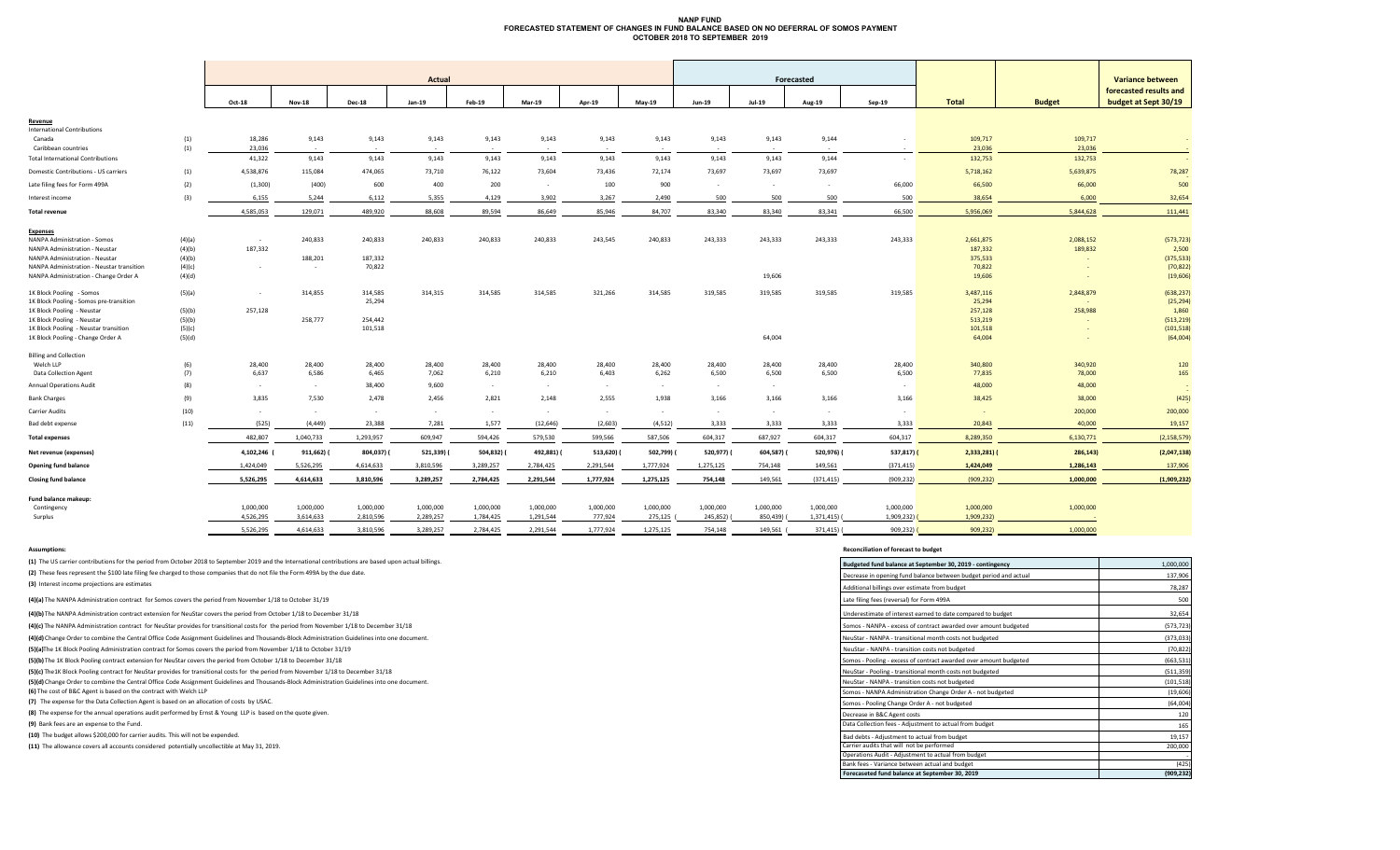# **Deliverables Report**

## **Distributing invoices**

The monthly invoices for carriers were emailed/mailed on May  $12<sup>th</sup>$ .

## **Processing Payments**

Payment information from the lockbox service at Mellon Bank is downloaded on a daily basis. The deposit information is recorded daily.

## **Late/Absent Payments**

Demand notices and statements of account were emailed/mailed on May 13<sup>th</sup> to all carriers with overdue balances. A total of 26 demand notices and statements of account were sent out. This is on par with the previous month. The outstanding balances from the 2018 annual billing were sent to Treasury for collections on January 10, 2019.

#### **FCC Red Light Notices**

At a minimum, an updated red light report is posted to the FCC server for processing once a week. When required, additional updates are posted.

#### **Helpdesk Queries**

All queries are directed to a helpdesk voicemail inbox or email inbox. The details of the query are documented in an Access database. The date, Filer ID, nature of query, name of person making the request, who responded to the query and the resolution date. In May 8 calls and 12 emails were received which is lower than the prior year. Most queries are about requesting copies of invoices, how to make changes to their email billing address, notification about closing their business, asking what the invoice was for or asking how to make a payment.

### **Staffing Changes**

There have been no changes to staffing this month.

#### **Contract Renewals**

The Billing and Collection Agent contract was awarded to Welch LLP in April 2018. The contract is for a 5-year period from May 1, 2018 to April 30, 2023.

The NANPA Administration contract for NeuStar was extended for the period of October 1, 2018 to December 31, 2018 which includes a 2 month transition to the new administrator, Somos, Inc. The contract with Somos for the NANPA Administration Contract covers the period of November 1, 2018 to October 31, 2019.

The 1K Block Pooling contract for NeuStar was extended for the period of October 1, 2018 to December 31, 2018 which includes a 2 month transition to the new administrator, Somos, Inc. the contract with Somos for the 1K Block Pooling covers the period of November 1, 2018 to October 31, 2019.

#### **Status of Audits**

**FCC Audit:** The FCC financial audit has started. A kick off meeting was held with the auditors on April 23. A listing has been provided by the auditors of the required documents and the due dates. We have begun submitting requested documents.

**Independent Audit:** The independent audit by Ernst & Young LLP of the financial statements and specified procedures commenced November 19th, 2018. The audits are complete at this time.

**IPERIA:** A kick-off meeting was held in November with the FCC and the auditors. Documentation requested was provided in December 2018. Ongoing biweekly conference calls are attended. This audit is in the final stages of completion

#### **Deliverable Reports Submission Dates**

**Monthly SSF 224 repor**t - submitted June 4, 2019. **Quarterly Report on Fund Performance and Statement of Financial Positio**n - submitted April 5, 2019 **Quarterly Crosswalk reporting package** - submitted April 5, 2019 **Treasury Report on Receivables** - April 10, 2019 **Monthly COSC report** - submitted on May 6, 2019

#### **Accounts Receivable**

We received \$3,051.02 in May from Treasury for debts collected.

At the end of May there are 340 accounts outstanding representing unpaid invoices from the September 2018 billing, amounting to \$32,396.17. Of the 340 accounts, 328 accounts totalling \$31,062.56 were submitted to Treasury on January 10, 2019 for collections.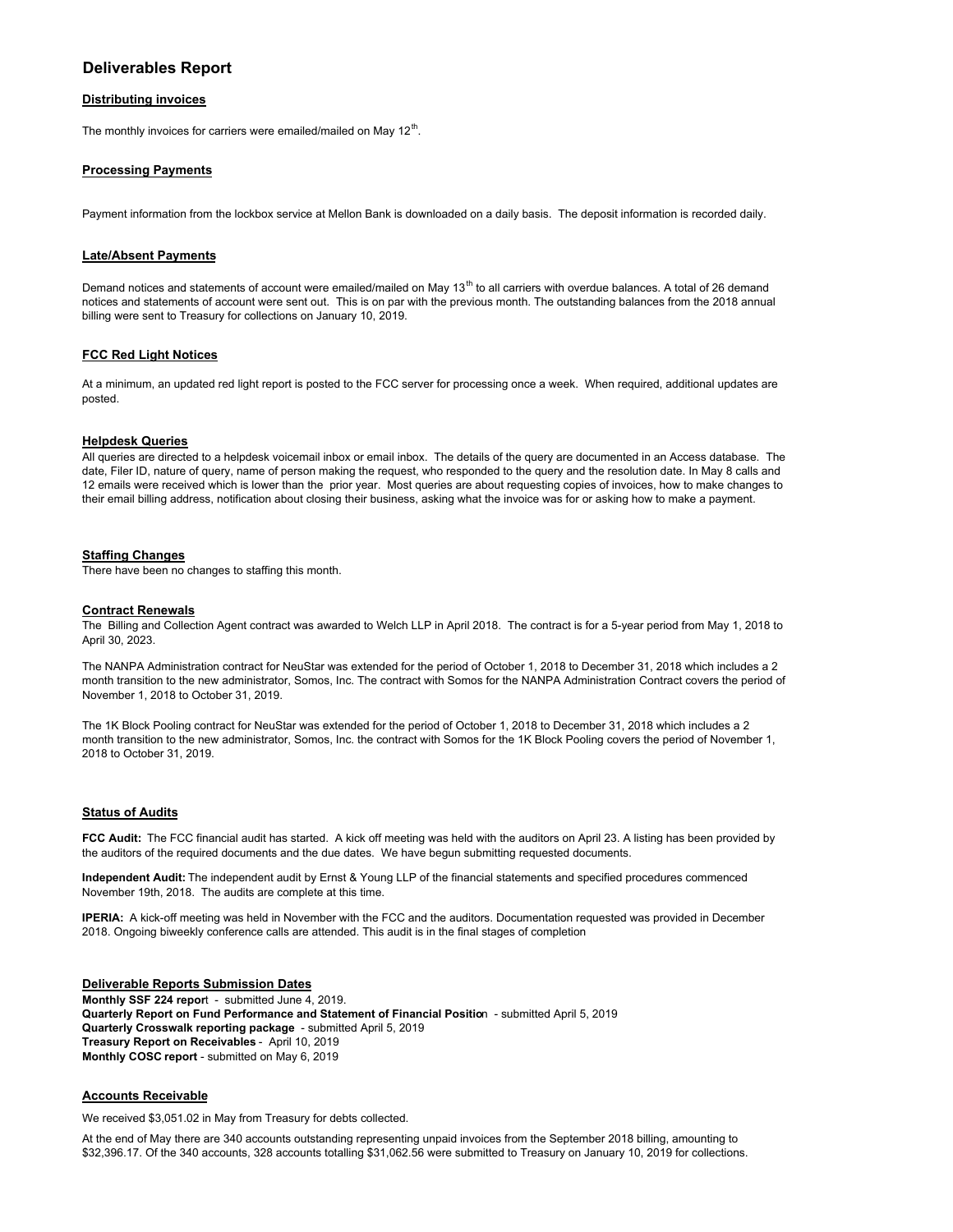# **CURRENT AND FORECASTED LIABILITIES**

|                                                              |               |               | Current |         |         |         |                |  |
|--------------------------------------------------------------|---------------|---------------|---------|---------|---------|---------|----------------|--|
|                                                              |               |               | May-19  | Jun-19  | Jul-19  | Aug-19  | Sep-19         |  |
| <b>NANPA Administration - SOMOS</b>                          |               |               | 240,833 | 243,333 | 262,939 | 243,333 | 243,333        |  |
| - Payment authorized by the FCC in May                       |               |               |         |         |         |         |                |  |
| Apr-19                                                       | \$<br>243,546 |               |         |         |         |         |                |  |
| - Authorization by the FCC has not been received for payment |               |               |         |         |         |         |                |  |
| May-19                                                       |               | \$<br>240,833 |         |         |         |         |                |  |
| 1K Block Pooling - SOMOS                                     |               |               | 314,585 | 319,585 | 383,589 | 319,585 | 319,585        |  |
| - Payment authorized by the FCC in May                       |               |               |         |         |         |         |                |  |
| Apr-19                                                       | \$<br>321,266 |               |         |         |         |         |                |  |
| - Authorization by the FCC has not been received for payment |               |               |         |         |         |         |                |  |
| May-19                                                       |               | Ŝ<br>314,585  |         |         |         |         |                |  |
| Welch LLP - Billing & Collection Agent                       |               |               | 28,400  | 28,400  | 28,400  | 28,400  | 28,400         |  |
| - Payment authorized by the FCC in May                       |               |               |         |         |         |         |                |  |
| Apr-19                                                       | \$<br>28,400  |               |         |         |         |         |                |  |
| - Authorization by the FCC has not been received for payment |               |               |         |         |         |         |                |  |
| May-19                                                       |               | \$<br>28,400  |         |         |         |         |                |  |
| <b>USAC - Data Collection Agent</b>                          |               |               | 6,500   | 6,500   | 6,500   | 6,500   | 6,500          |  |
| - Payment authorized by the FCC in May                       |               |               |         |         |         |         |                |  |
| Apr-19                                                       | \$<br>6,262   |               |         |         |         |         |                |  |
| - Authorization by the FCC has not been received for payment |               |               |         |         |         |         |                |  |
| May-19                                                       | estimate      | 6,500<br>Ś    |         |         |         |         |                |  |
| <b>Carrier audits</b>                                        |               |               |         |         |         |         |                |  |
| Ernst & Young LLP- Annual operations audit                   |               |               |         |         |         |         | $\overline{a}$ |  |
| <b>Bank Fees</b>                                             |               |               |         | 3,166   | 3,166   | 3,166   | 3,166          |  |
| Total                                                        |               |               | 590,318 | 600,984 | 684,594 | 600,984 | 600,984        |  |
|                                                              |               |               |         |         |         |         |                |  |